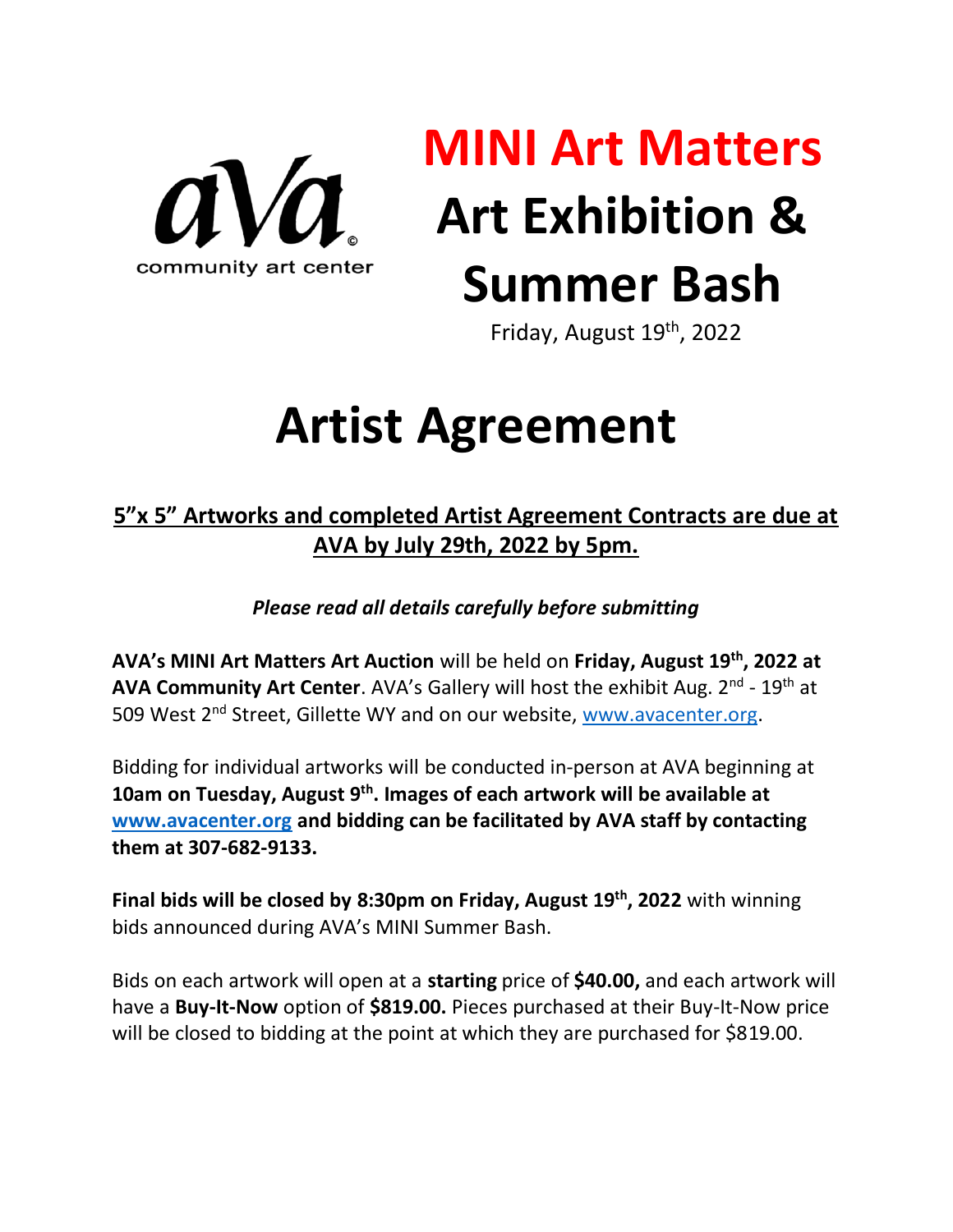All final bids and winning bidders will be announced throughout the Summer Bash Event on Aug. 19<sup>th</sup>. Artists may contact AVA Staff to receive details about the purchaser of their artwork following the event.

#### **Eligibility & Requirements:**

- Each Participating Artist will be allocated one 5"x5" canvas panel.
- 2D and 3D original artwork in any medium is acceptable for the exhibition.
- All work submitted must be Artist's original work.
	- Artwork that will not be considered for inclusion in the 5"x5" Exhibit includes:
		- Celebrity Portraits or Fan Art
		- Artwork created from a Tutorial
		- Direct Copies or Replications of another Artwork belonging to anyone besides the Participating Artist
		- Photo Reference or Artwork blatantly infringing on copyright laws

*By entering AVA's MINI Exhibition, the Participating Artist certifies that he or she holds the copyright for this material and the copyright remains with said Artist. The Artist also certifies that the work submitted is original and does not infringe on any existing copyright. If artwork includes image of any person, artist certifies that a model release for such person has been obtained.*

- No entry fee is required to participate in AVA's 5"x5" Exhibit and working panels will be provided to each artist by AVA.
- No more than one (1) piece per artist will be displayed for sale in AVA's Mini Exhibit.
- Work over 2 years old or previously shown at an AVA Event will not be considered for the exhibit.
- Work must be finished and ready to display when turned in to AVA on July 29<sup>th</sup>, 2022.
- Artists are **not** required to frame their panel.
- Artists are encouraged to include their name and a title for their piece on the back of their panel or on a secondary document to accompany the artwork. Artists may also provide a business card or appropriate professional links to their website or digital platforms to be included with the purchase of the artwork.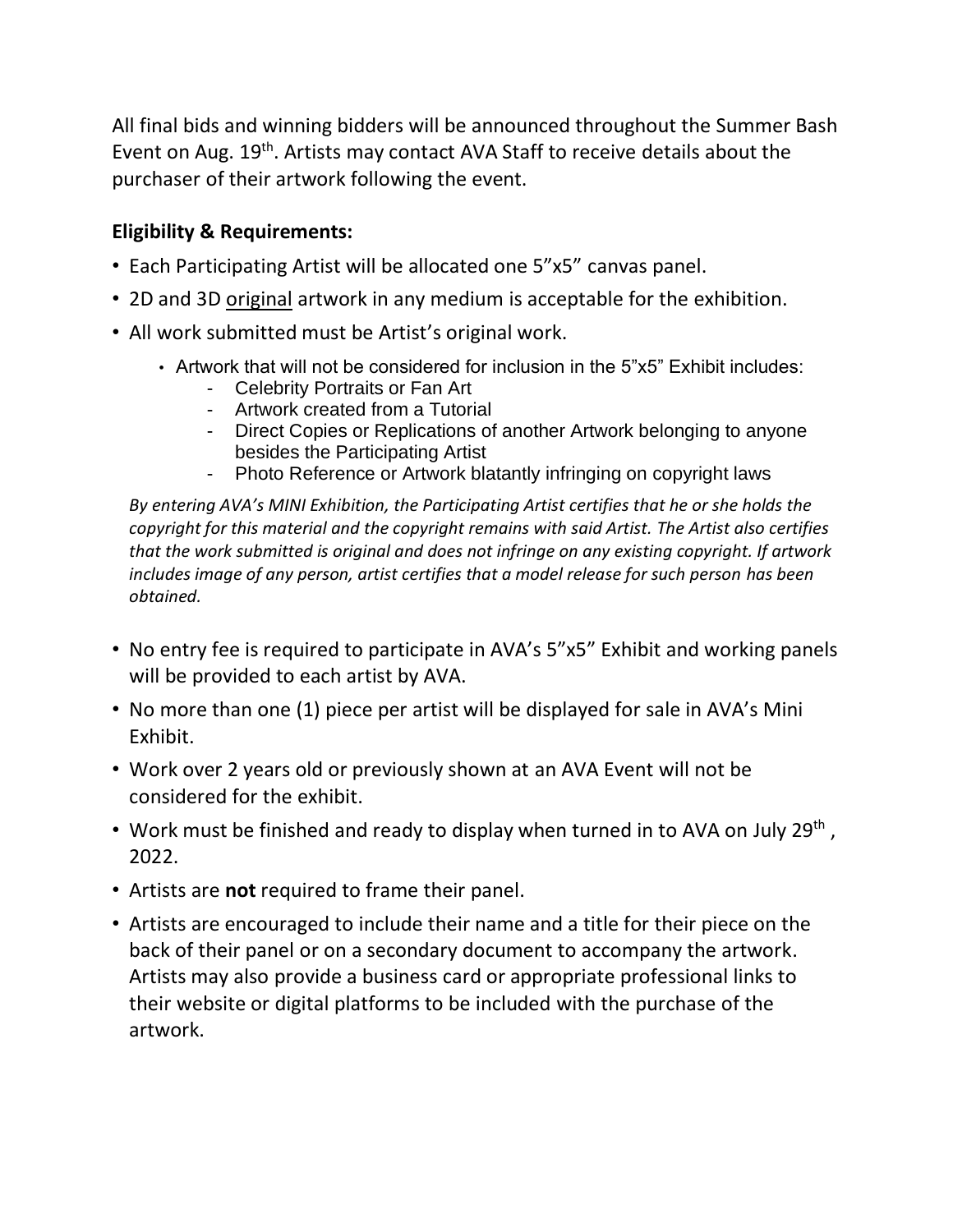- Artwork **may** exceed the dimensions of the 5"x5" canvas in any direction **but to the back**. AVA prefers that an integrated hanging system is included on the back of the canvas when dropped off for display.
- AVA's MINI Art Exhibition & Summer Bash is a Fundraiser event for AVA Community Art Center. All proceeds from this event will be used to support AVA in providing art access to all community members and to advocate for the active artist community in this region.
- Participating artists who commit to donating 100% proceeds of their artwork to AVA Community Art Center will receive two (2) admission tickets to AVA's MINI Summer Bash.
- Participating artists may choose to donate a portion of the proceeds from the sale of their artwork with a commission split of either 50% proceeds donated to AVA or 75% proceeds donated to AVA.
- Participating artists agree that AVA has permission to use images and reference of artwork for any promotional purposes including print, electronic, and media. Selected artworks will be highlighted in AVA's social media and marketing campaigns for this event.
- Return of unsold artwork is the responsibility of the artist. In the event that return shipping is necessary, AVA staff will communicate directly with participating artists to facilitate the timely return of artwork.
- AVA reserves the right to decline work that does not meet these requirements, including work that is not submitted to AVA by the due date of July 29<sup>th</sup>, 2022.

#### **Important Dates:**

- **ARTWORK DUE AT AVA – Friday, July 29th by 5:00pm**
- **MINI Art Matters Bidding Opens – Tuesday, August 9th at 10:00am**
- **MINI Art Matters Exhibition & Summer Bash –Friday, August 19th, 2022, 4:00pm – 9:00pm**

Please contact AVA Staff with any questions at 307.682.9133 AVA Community Art Center is a 501(c) (3) non-profit organization P.O. Box 7145 509 West 2nd Street, Gillette, WY 82716 "Creating the Bridge between the Visual Arts and our Community"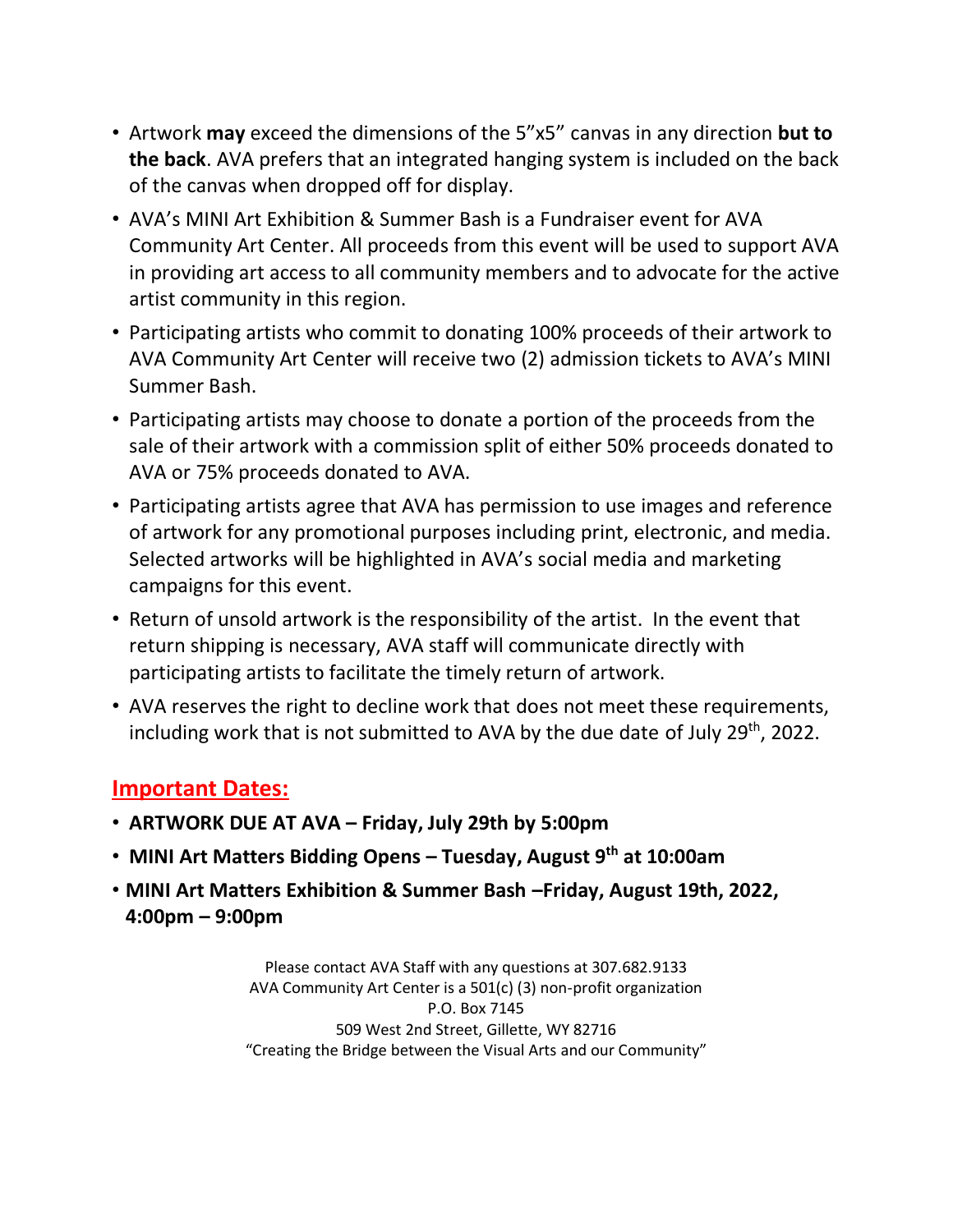### **Artist Contract**

*Please Complete each Field*

| <b>ARTIST NAME:</b>     |        | DATE: |  |
|-------------------------|--------|-------|--|
| <b>MAILING ADDRESS:</b> |        |       |  |
| PHONE:                  | EMAIL: |       |  |

COMPLETED W-9?: **Yes / No**

#### **DO YOU WISH TO CONTRIBUTE YOUR ARTWORK TO AVA AS 100% DONATION?** *If you choose yes, you will receive two (2) tickets of admission to AVA's Summer Bash Event. (Please circle one)*

### **Yes / No**

#### IF NO, CHOOSE THE COMMISSION RATE YOU WISH TO RECEIVE FOR YOUR CONTRIBUTED ARTWORK:

#### **75% Commission to AVA / 25% Commission to Artist**

#### **50% Commission to AVA / 50% Commission to Artist**

If you would like tagged in AVA's Digital Marketing, please share your professional website (FB, Instagram, URL) link:\_\_\_\_\_\_\_\_\_\_\_\_\_\_\_\_\_\_\_\_\_\_\_\_\_\_\_\_\_\_\_\_\_\_\_\_\_\_\_\_\_\_\_\_\_\_\_\_\_\_\_\_\_\_\_

#### **This contract must be fully executed to be valid and is considered binding by the laws of the State of Wyoming.**

- 1. Contributed artwork must be turned in at AVA Community Art Center on or before July 29th, 2022 by 5pm. If work cannot be turned in to AVA by 7/29/22, an alternate date must be proposed and agreed upon with AVA Staff beforehand. If arrangements are not made for an alternate date or artwork does not arrive before July 29th, 2022, AVA reserves the right to exclude artwork from the MINI Art Matters Exhibition. Print initials to confirm that you have read and understand the terms stated above
- $\overline{\phantom{a}}$  . 2. Artwork must be marked with your name and a title of the piece may be included if appropriate.